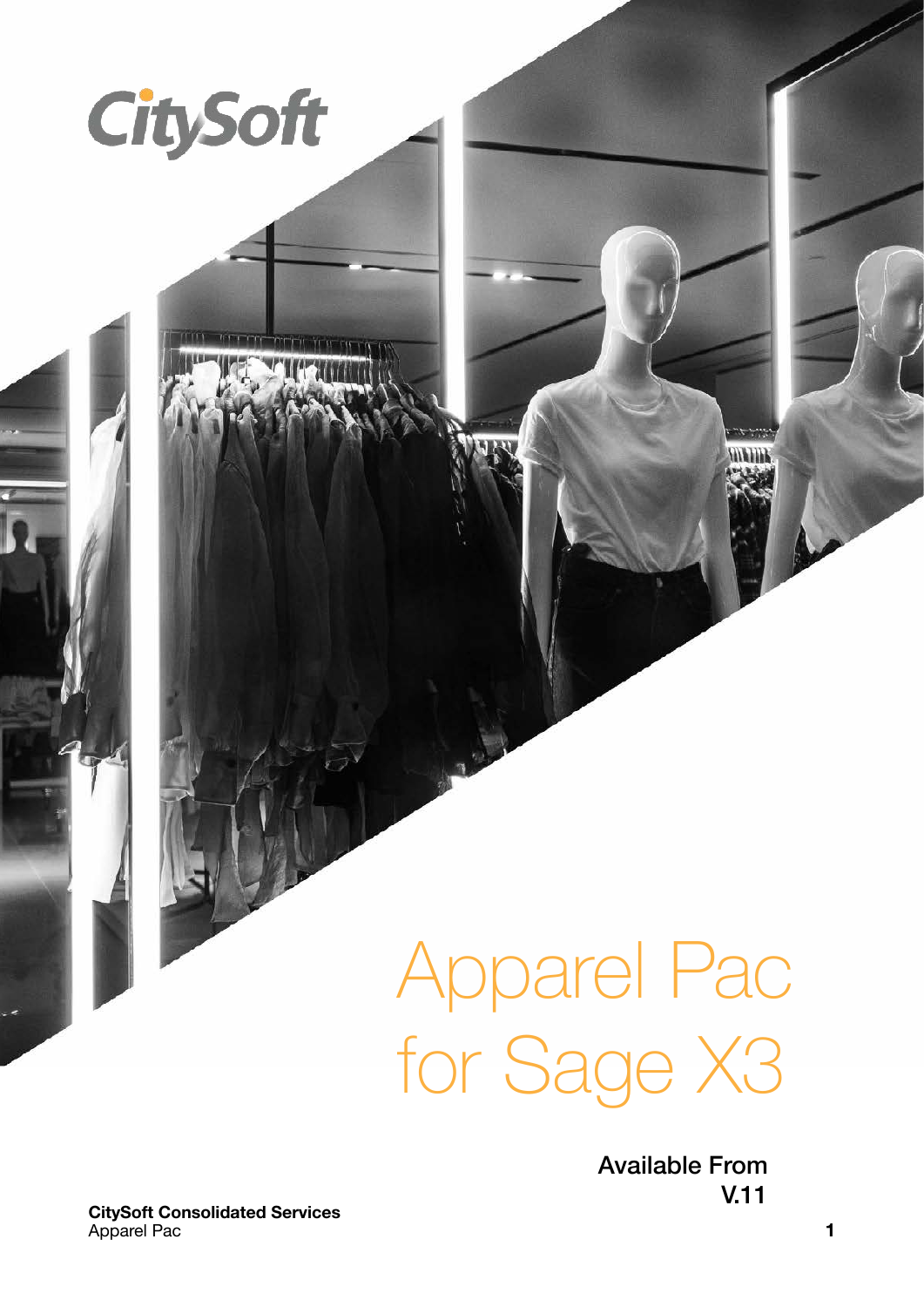**Inside this brochure**

CitySoft, the leading Australian Sage X3 Partner, has released another productivity tool for Sage X3 clients in the Apparel Clothing & Footwear sector.

| <b>Product Identification</b> | 3 |
|-------------------------------|---|
| <b>SKU Creation</b>           |   |
| <b>SO Product Selection</b>   | 5 |
| <b>Key Features</b>           | 6 |
| <b>Other Information</b>      |   |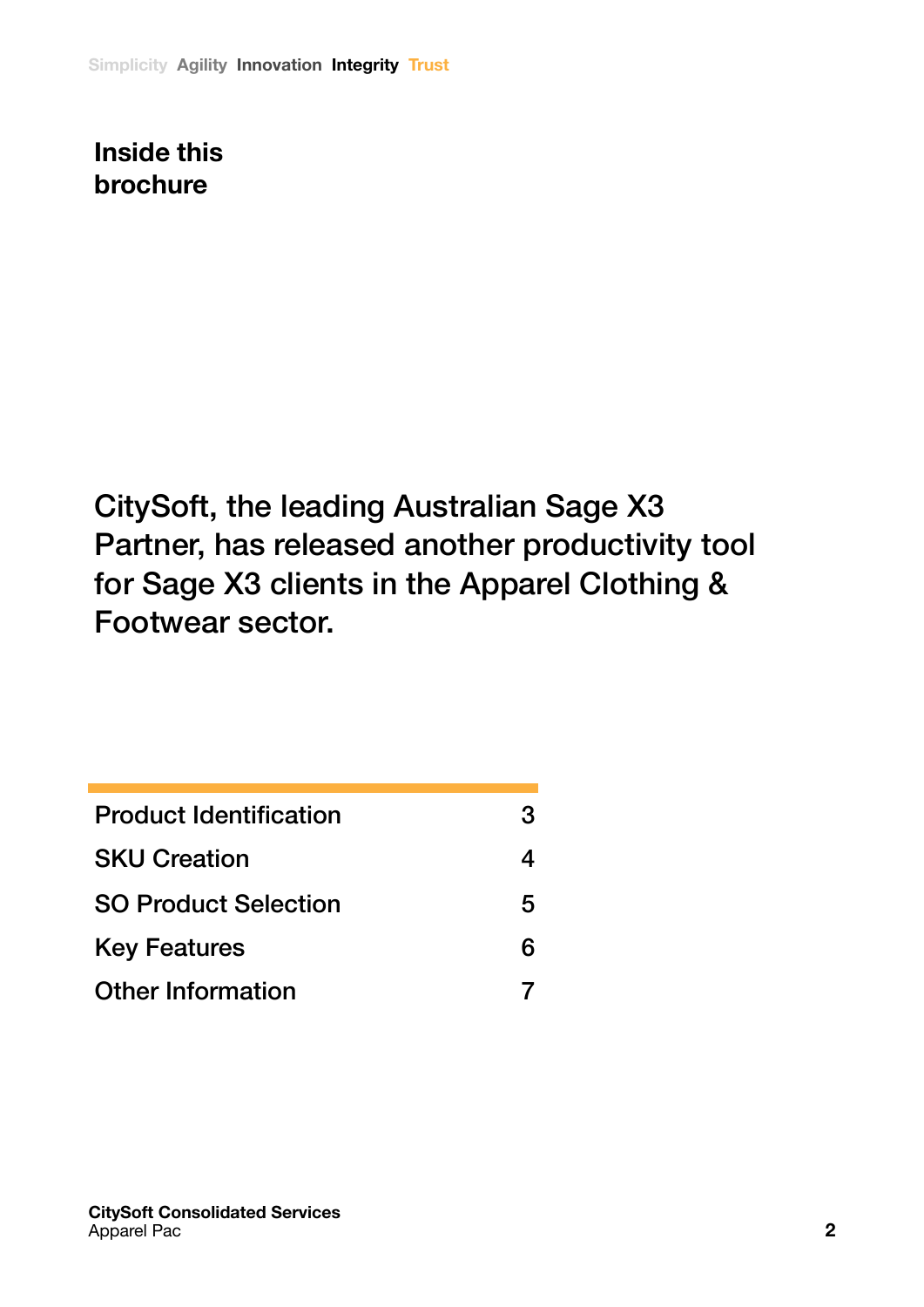## Product Identification

- Easily manage up to 5 key user definable attributes such as Gender, Style, Brand, Size and Colour
- Further defined value selection sets can be created for each attribute
- Definable Service Life or Season Availability

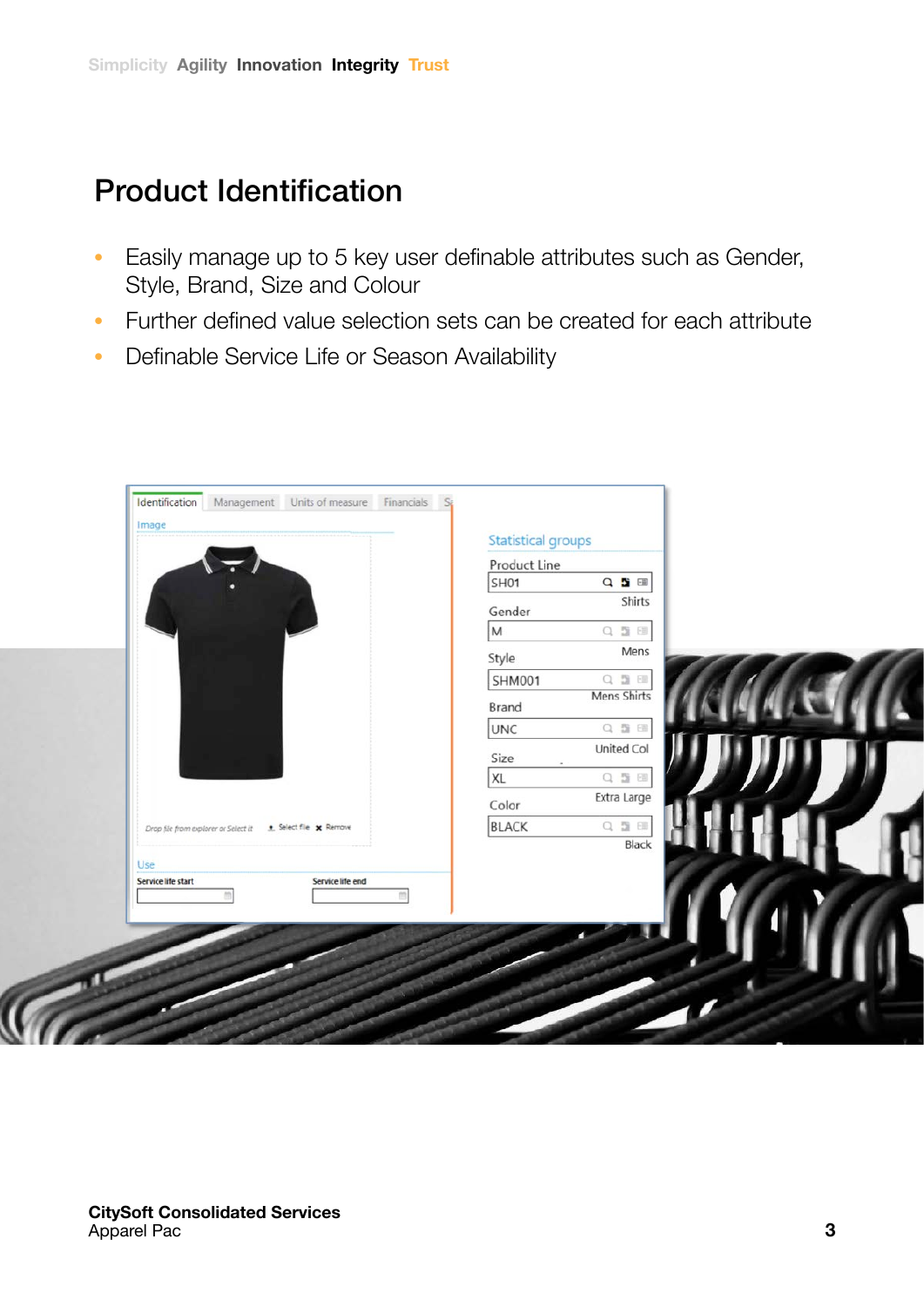## SKU Creation

- Bulk Product Item Creation
- From a single screen simply select the required attribute values for a new product line and execute to propose the individual item SKU codes

| Apparel              | Category * |                      | $Q \nexists \Box$<br>Apparel Items |                                      |                      |            |        |              |                         |
|----------------------|------------|----------------------|------------------------------------|--------------------------------------|----------------------|------------|--------|--------------|-------------------------|
| Year *               |            |                      | $Q \nexists \nexists$              | Prod group *<br><b>SHIRTS</b><br>QIE | Style *              | TSRTUCC20  |        | Q 型 回        | $\Box$ Simulation       |
| 2020                 |            |                      | 2020 Collection                    | <b>Shirts</b>                        |                      |            |        | UCC TShirts  |                         |
| E                    | $\alpha$   |                      |                                    |                                      | $\bigoplus$          | $\alpha$   |        |              |                         |
|                      |            | Code<br>Flag         |                                    | <b>Color Description</b>             |                      |            | Flag   | Code         | <b>Size Description</b> |
| $\mathbf{1}$         | $\Box$     | $\Box$<br><b>BLK</b> |                                    | Black                                | $\mathbf{1}$         | $\boxdot$  | $\Box$ | $\vert$ s    | Small                   |
| $\mathbf{z}$         | 国          | $\Box$               | WHT                                | White                                | $\overline{2}$       | $\boxplus$ | $\Box$ | M            | Medium                  |
| $\,$ $\,$            | $\Box$     | $\Box$               | GRN                                | Green                                | ı                    | 国          | $\Box$ | $\mathsf{L}$ | Large                   |
| $\blacktriangleleft$ | $\Box$     | $\Box$<br>BLU        |                                    | Blue                                 | $\ddot{\phantom{a}}$ | $\boxplus$ | $\Box$ | XL           | Extra Large             |
| $\mathbbmss{S}$      | $\Box$     | $\Box$<br>YLW        |                                    | Yellow                               | s                    | E          | $\Box$ |              |                         |
| $\bf{6}$             | $\boxplus$ | $\Box$<br>GRY        |                                    | Grey                                 |                      |            |        |              |                         |
| $_{7}$               | $\Box$     | $\Box$               |                                    |                                      |                      |            |        |              |                         |
| $\mathbf{B}$         | $\boxplus$ | $\Box$               |                                    |                                      |                      |            |        |              |                         |
| $\mathbf{p}$         | $\boxdot$  | $\Box$               |                                    |                                      |                      |            |        |              |                         |
|                      |            |                      |                                    |                                      |                      |            |        |              |                         |
|                      |            |                      |                                    |                                      |                      |            |        |              |                         |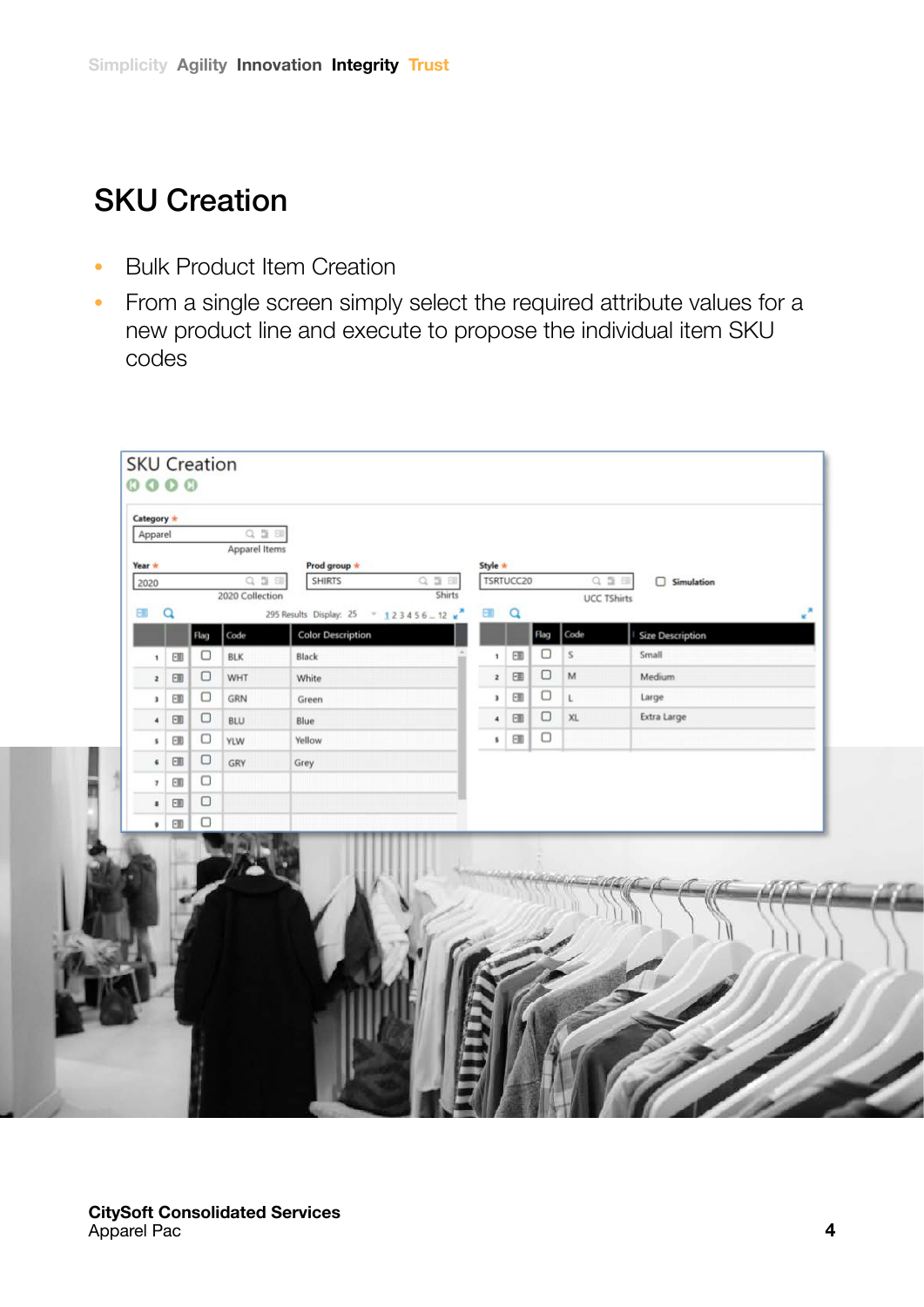## SO Product Selection

- Quick SO/PO Creation
- From a single screen grid, enter the quantities required for each colour and size
- Select create to produce a SO or PO with the individual product SKU lines

| Year           |          |       | <b>Product Group</b> |         | Style *   |                                          |   |  |  |
|----------------|----------|-------|----------------------|---------|-----------|------------------------------------------|---|--|--|
| E              |          |       |                      | FE<br>o | TSRTUCC20 |                                          | 囤 |  |  |
| 帽              | O        |       |                      |         |           | $\overline{z}$<br>18 Results Display: 20 |   |  |  |
|                |          |       | Small                | Medium  | Large     |                                          |   |  |  |
| $\mathbf{1}$   | 恒        | Black | 20                   | 10      | 5         | $\mathbf{0}$                             |   |  |  |
| $\overline{2}$ | $\equiv$ | Grey  | $\mathbf{0}$         | 34      | 9         | $\Omega$                                 |   |  |  |
|                | □        | Blue  | $\mathbf{0}$         | 56      | $\Omega$  | $\theta$                                 |   |  |  |
| 3              |          |       |                      |         |           |                                          |   |  |  |

| Reference *                    |          | Walmrt Order 2789                  |                    | Date *<br>27/04/20<br>园 | Currency<br>曲<br>AUD                                                     |                    | $\Box$ Intersite |                        | $\Box$ Intercompany        |  |
|--------------------------------|----------|------------------------------------|--------------------|-------------------------|--------------------------------------------------------------------------|--------------------|------------------|------------------------|----------------------------|--|
| Sold-to *                      |          |                                    |                    |                         |                                                                          | Australian Dollar  |                  |                        |                            |  |
| CUS0089                        |          |                                    | $Q \equiv E$       | Store 289               |                                                                          |                    |                  |                        |                            |  |
|                                |          |                                    |                    |                         |                                                                          |                    |                  |                        |                            |  |
| Management                     |          |                                    |                    | Delivery Invoicing      | EDI Addl Fields<br>Lines                                                 |                    |                  |                        |                            |  |
| <b>CHI</b>                     | $\alpha$ |                                    |                    |                         |                                                                          |                    |                  |                        | 6 Results Display: 500 = 2 |  |
|                                |          | Product                            |                    | Ship site               | Description                                                              | Description 2      | Ordered aty.     | Gross price<br>26,0000 | Margin<br>Available        |  |
| $\mathbf{1}$<br>$\overline{z}$ | E<br>E   | <b>TSRT0029</b><br><b>TSRT0025</b> | Q 图 111<br>Q 图 111 |                         | <b>UCC T-Shirt Small Black</b><br>EU.<br><b>UCC T-Shirt Medium Black</b> | T-Shirt<br>T-Shirt | 20<br>10         | 26,0000                |                            |  |
| $\overline{\mathbf{3}}$        | E        | <b>TSRT0021</b>                    | $Q \equiv 111$     |                         | <b>UCC T-Shirt Large Black</b>                                           | T-Shirt            | 5 国              | 26,0000                |                            |  |
| $\ddot{ }$                     | 国        | <b>TSRT0027</b>                    | Q 图 111            |                         | <b>UCC T-Shirt Medium Grey</b>                                           | T-Shirt            | 34 国             | 26,0000                |                            |  |
| s                              | 日        | <b>TSRT0020</b>                    | Q 图 111            |                         | <b>BII</b><br>UCC T-Shirt Large Grey                                     | T-Shirt            | $9 =$            | 26,0000                |                            |  |
| 6                              | 图        | <b>TSRT0023</b>                    | Q 图 111            |                         | <b>BI</b><br><b>UCC T-Shirt Medium Blue</b>                              | T-Shirt            | 56 日             | 26,0000                |                            |  |
| $\overline{7}$                 | E        |                                    | $Q \equiv$         |                         | $ \Box$                                                                  |                    | 国                | <b>BI</b>              |                            |  |
|                                |          |                                    |                    |                         |                                                                          |                    |                  |                        |                            |  |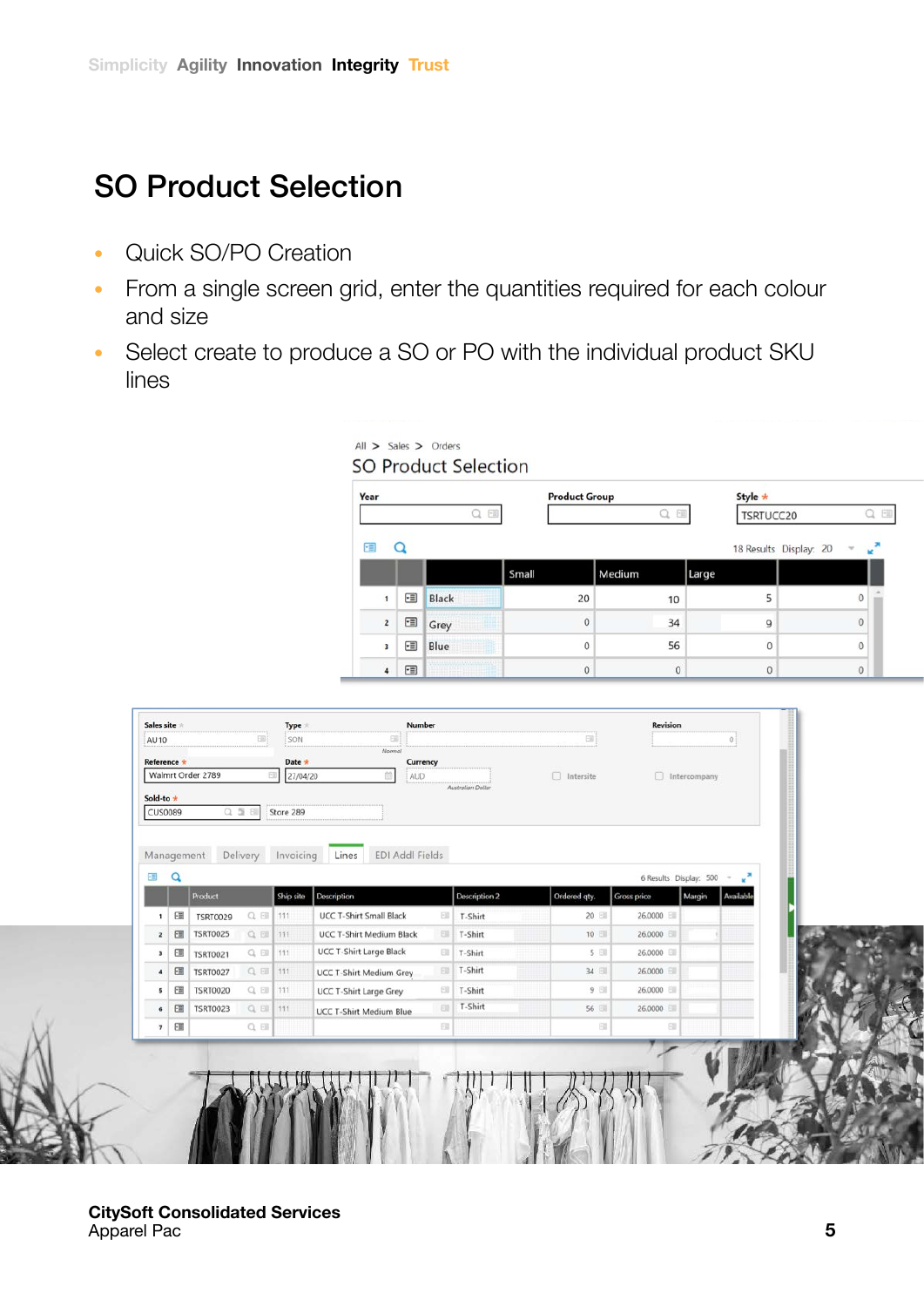

# Key Benefits

- Increase process accuracy by over 70%
- Reduce time taken to perform routine tasks
- Benefit customer and suppler experience with reduction in order errors
- Integrate seamlessly with ecommerce and EDI platforms
- On board new season ranges in hours not days
- Benefit from all of the Sage X3 best in class Enterprise wide distribution management and reporting
- Predefined attribute grid forms for Sales Order, Purchase Order and Sales Invoice